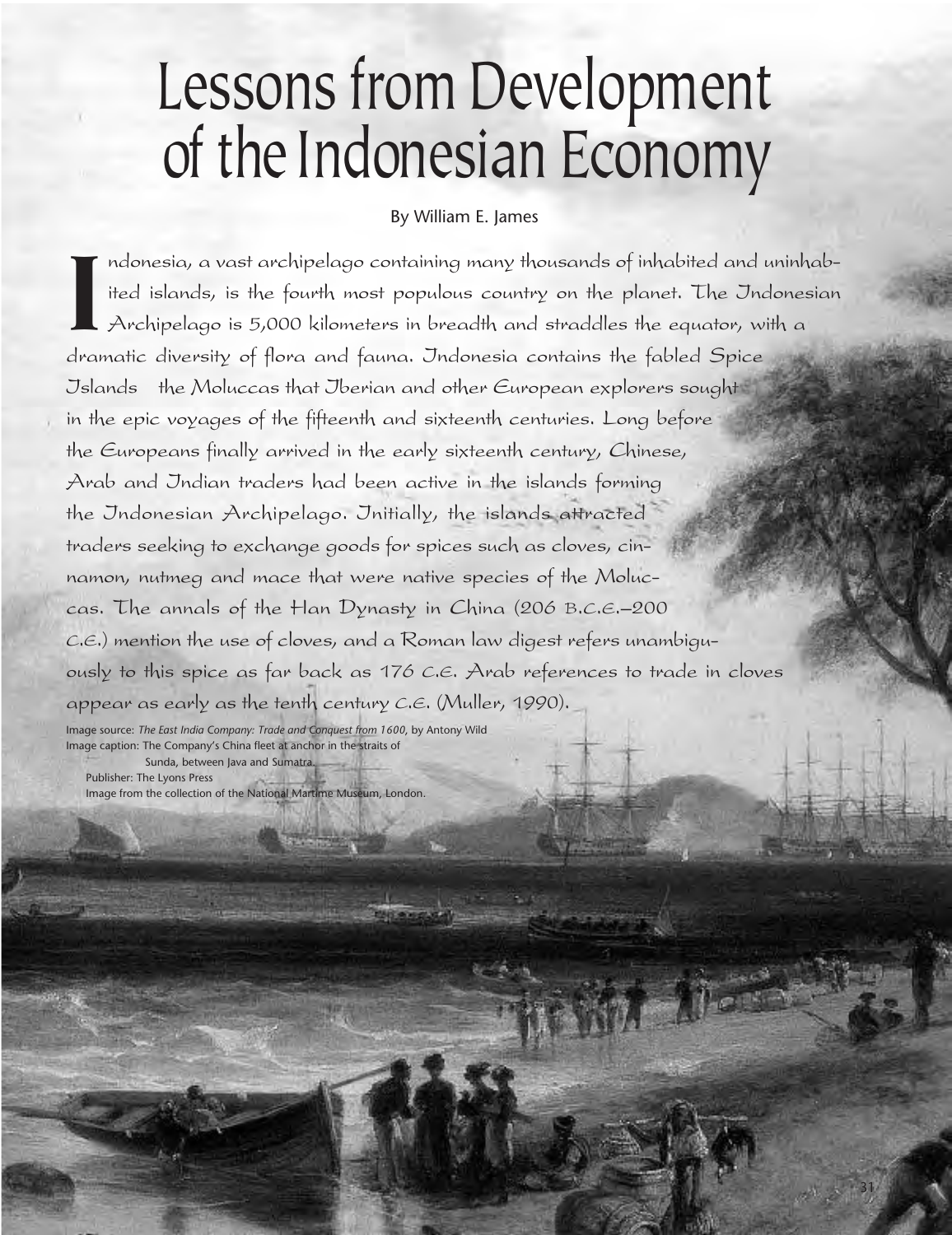

# Independence

Eventually, the Netherlands came to dominate Indonesia and put in place a monopoly on international trade in cloves in the form of the East Indies Company. Under Dutch control for three centuries, a series of new export crops were developed or introduced including pepper, coffee, rubber, and sugar. Indonesia finally broke free of Dutch control after a struggle that began with a declaration of independence on August 17, 1945 and ended on August 17, 1950. The United States in 1949 supported a United Nations Security Council resolution ordering the Dutch to withdraw and negotiate. The battlefield successes of the youthful Indonesian army, coupled with international opinion, sealed the end of Dutch

colonial rule. A new era of independence dawned on the vast archipelago.



Supporters cheer on opposition leader Megawati Sukarnoputri while holding a poster of her father, Sukarno, on the East Javanese island of Madura, May 29, 1999. © AFP/CORBIS

# The "Guided Economy‰

During the 1950s, Indonesia was considered by Dutch social scientists to be a classic case of a "dual economy" (Boeke, 1953). In such a society, enclaves of capitalist large-scale plantation agriculture and mining existed alongside small-scale subsistence farming and petty crafts. The latter sectors encompassed the bulk of the populace and were alleged to operate under separate economic laws than those of the foreign-oriented capitalist sector. Therefore, it was asserted that Western economic theory was irrelevant to an understanding of the economy of less developed countries such as Indonesia. The influence of such thinking on the policies chosen by the Indonesian government was evident.<sup>1</sup>

Upon independence the economy remained dependent on the plantations and mines that were developed under the Dutch for earning foreign exchange. Manufacturing activity was very limited and small scale. Indonesia was unable to produce enough rice to meet the food requirements of a rapidly growing population. Poverty and illiteracy were widespread. Dutch expatriates still managed many of the country's plantations and merchants, traders and moneylenders of Chinese descent dominated commercial activity in the country.

President Sukarno chafed under the lingering Dutch influence on the economy and sought to enhance the economic fortunes of the *Pribumis* (indigenous Indonesians). In 1959, political unrest throughout the country and rebellion in outlying provinces provided Sukarno with an excuse to declare martial law. The plantations were nationalized, and management was transferred to bureaucrats. In addition, industrial development was to be accomplished by the state, resulting in "the guided economy" of 1959–65. President Sukarno focused on prestige projects and paid little attention to day-to-day management of the country's finances. He sought military confrontation with neighboring countries and identified himself with the large Indonesian Communist Party (PKI).

Increasingly chaotic political and social conditions contributed to economic stagnation, a collapse of exports, and capital flight. Traders were compelled to evade controls by smuggling goods in and out of the country. In no small part this fed the unrest in outlying regions such as Aceh and Northern Sulawesi, where economic activities were strongly oriented towards foreign trade. Eventually Sukarno's policies proved to be disastrous as Indonesia became unable to afford imported necessities such as rice and other foodstuffs. Mismanagement of finances and disruption of trade resulted in massive inflation.

Indonesia was mired in poverty following years of economic mismanagement in the 1960s. Its economy was in tatters, suffering from low economic growth, hyperinflation, and stifling bureaucratic controls. The government defaulted on its foreign debt and was effectively cut off from foreign assistance. Foreign exchange controls and protectionist policies had disengaged domestic industry from international trade and investment. Corruption was rampant, and food shortages arose due to the strangulation of domestic and international trade. Indonesia was surely one of the poorest countries in the world.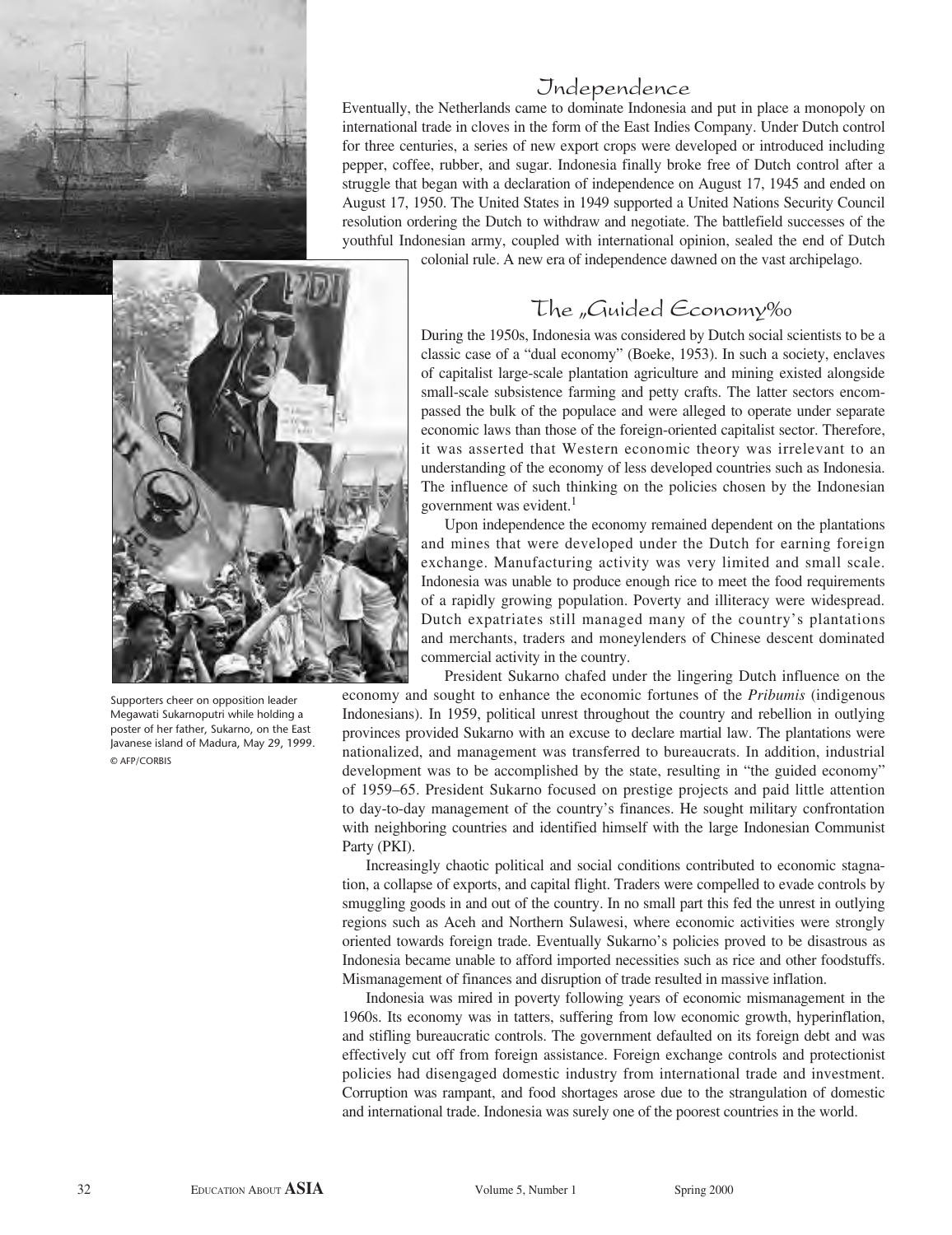## The New Order

President Sukarno ruled the country until his overthrow in a 1965 military coup. His successor, President Suharto, remained in control for over three decades. During the late 1960s, Suharto had to work hard to consolidate power, and this meant mending the economy and restoring trade and investment ties with the rest of the world. In this period, President Suharto was receptive to the advice of a small group of University of California-Berkeley trained economists—the so-called Berkeley Mafia.<sup>2</sup> Following the advice of Western-trained economists, foreign exchange controls were abolished, quantitative restrictions on trade were replaced by tariffs, monetary and fiscal policies were put in order with a balanced budget, and foreign capital was invited to return. The

United States and other countries including Japan forgave Indonesia's debt and restored foreign assistance programs.

Under the new policies, political stability was restored and economic growth accelerated. Outward-oriented policies were maintained under the influence of the Berkeley Mafia until petroleum reserves were discovered and developed. An oil-boom period occurred, providing Indonesia with an abundance of foreign exchange. Unlike some of the other oil-rich developing economies (e.g., Nigeria), Indonesia invested in agriculture, rural development, human resources and infrastructure improvements. The hand of the Berkeley Mafia was still apparent, as progress was made toward increased self-sufficiency in rice production and rising educational attainment and living standards.



1980s billboard for Suharto. © CORBIS

owever, between 1972 and 1985, the economists' influence over trade policies waned somewhat, and Suharto increasingly adopted restrictive trade and investment policies. Foreign investment was controlled and guided by the government, and applications had to receive presidential approval. In this period, state enterprises in sectors such as steel, shipbuilding and aircraft were favored, and a group of "engineers" under the leadership of Science and Technology Minister B. J. Habibie increasingly had the President's ear. The growing restrictions and large inflow of oil money led to a situation where decisions were aimed at benefiting a small group of people personally close to the President, including his family.

Suddenly, the country was forced to wean itself of oil dependence as prices collapsed to under \$10 per barrel in 1985 and 1986. The President once again turned for advice to a now aging Berkeley Mafia. The economists urged him to begin to undertake a program of deregulation and trade liberalization. A large devaluation of the rupiah in 1986 and very significant reduction in quantitative restrictions and import tariffs kindled a boom in non-oil exports. Indonesia soon became a major exporter of manufactured goods such as textiles, clothing, footwear and wood products. Foreign investment was also liberalized to a large extent.

However, cartels were created in key export sectors such as plywood and placed under the control of Suharto cronies. Parallel to the deregulation, state funds and loans from state-controlled banks continued flowing to pet projects

of Habibie and the engineers. The showcase project was the commercial aircraft produced by the state-owned aerospace company IPTN that was run by Habibie. The government political party, Golkar, also was able to distribute largesse in return for loyalty to the regime.

In addition, it is apparent that Suharto family members were granted every conceivable advantage in building up their own business empires. This included monopoly control over some spices, including cloves, as well as other domestic industries such as citrus fruit. The Suharto children became increasingly prominent in being awarded government contracts for items such as toll roads and power projects and in the poorly conceived "national car"



Suharto protestors. © CORBIS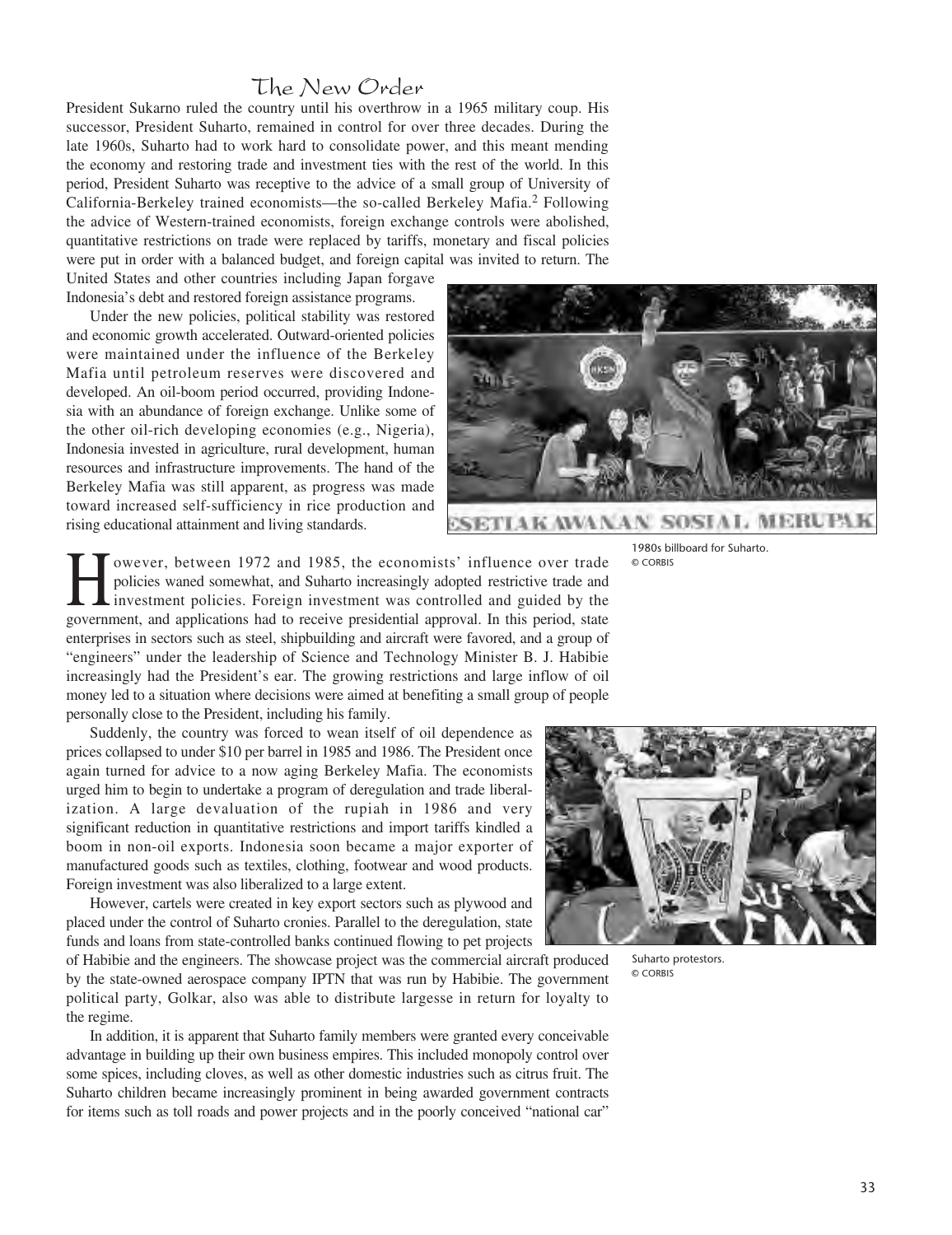program. Other cronies were amply funded in developing huge projects such as the now bankrupt Chandra Asri petrochemical complex. Ominously, the number of bad loans in the banking system, particularly of the state banks, began rising. Supervision over financial institutions was extremely lax. Private corporations' short-term external debt was also rapidly increasing as more and more hot money flowed into the economy.

Despite these adverse trends, there can be no doubt that international trade and investment figured prominently in the largely successful long-term development of Indonesia. Among the fast-growing Asian economies between 1965 and 1996, Indonesia had been singled out as "one of the most remarkable development success stories" (Hill, 1997). It had transformed itself from the chaos preceding the military takeover. Just three decades later Indonesia's achievements included a significant reduction in the incidence of poverty among a population of nearly 200 million. Rapid economic growth, sustained over a period of three decades, had lifted many millions of Indonesians out of poverty. Underlying the growth performance were improvements in productivity (particularly in agriculture), health, and education. These improvements encouraged reduced population growth, rising private savings and investment, and an economy that was increasingly open to foreign trade and investment.

Viewed by most as an emerging Asian tiger economy, no one expected or predicted that suddenly Indonesia would experience an economic collapse in 1997 that would lead to the eventual downfall of President Suharto in 1998. Indonesia's stellar economic performance during the Suharto years was, however, marred by the authoritarian political system and its accompaniments—corruption, cronyism, and injustice. The social tensions that had been suppressed for decades under Suharto's iron grip came rapidly to the surface during and after his downfall.

## Economic Crisis and Restoration of Democracy

Indonesia's future prospects currently are clouded as it struggles towards a workable democracy that will accommodate the demands of an ethnically diverse population. Separatist unrest in outlying provinces such as Aceh and Irian Jaya, tensions between Christians and Moslems, and economic inequalities between Chinese and indigenous



Indonesian Vice President Megawati Sukarnoputri, chairman of the Indonesia Democractic Party for Struggle (PDIP), which won the 1999 general election, talks with Indonesian President Abdurrahman Wahid during the opening ceremony of the first congress of the PDIP at Semarang, Central Java, March 27, 2000. © AFP/CORBIS

Indonesians are among the challenges facing the new government of President Wahid. These challenges have been ever present in modernday Indonesia, but have only recently come to the surface after many years of authoritarian government. The economic crisis that began in 1997 has exacerbated social tensions and undermined the credibility of the once dominant Golkar Party, opening the door to the opposition parties. Hence, the caretaker administration of President Habibie was short-lived. The newly elected President, Abdurrahaman Wahid, is a widely respected leader of the Moslem community and a strong advocate of democracy and human rights. He faces the arduous task of restoring a workable democracy and healing an ailing economy. His prospects for success depend critically on restoring economic growth and rising living standards for the Indonesian people.

Indonesia has suffered the most severe economic crisis among the Asian countries, with the economy contracting by nearly 14 percent in 1998. Inflation reached 65 percent in 1998, and the Indonesian currency—the rupiah—has lost 70 percent of its value since the crisis began. The tragic events surrounding the last days of the Suharto government, including the shooting deaths of students and the anti-Chinese riots, led to an accelerated withdrawal of short-term capital from the country. The severity of the economic crisis in Indonesia has led to a claim by the World Bank (quoted in Hill, 1999) that "No country in recent history, let alone one the size of Indonesia, has ever suffered such a dramatic reversal of fortune."

Despite the current conflict within Indonesia, it is surely a country that has bright future prospects. One of the most important elements in realizing a future of economic development and renewed social progress is the country's access to international markets.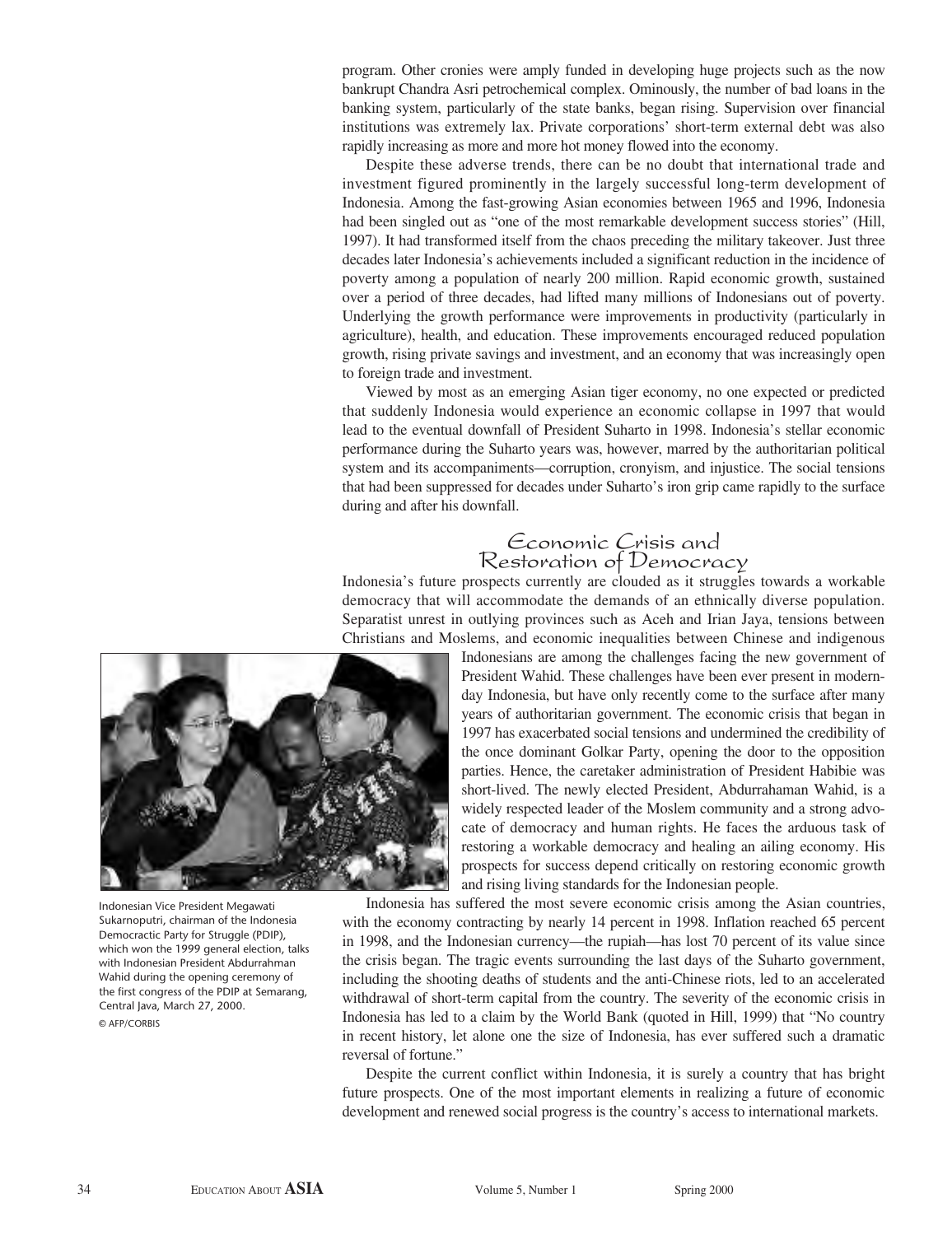# Signs of Recovery

Asia's financial crisis appears to be over, and economic recovery has begun. The recovery has been strongest in Korea, which by some estimates grew by over 10 percent in 1999, but has also been strong in Thailand and Malaysia. Although Indonesia has lagged somewhat, there are now signs that recovery is afoot.<sup>3</sup>

The recovery has come more quickly and has been stronger than many observers expected. Fundamentally, the underpinnings of Asian economic growth were not destroyed by the crisis. Savings rates remain extremely high, a highly educated and skilled labor force developed in recent decades is still in place, and flexible, market-oriented policies are being strengthened. Among the reasons for the quick recovery is that these

economies have been able to rapidly absorb large changes in relative prices with minimum social unrest. Real wages have adjusted downwards, preventing the overall quantity of jobs and employment from contracting much in the crisis. The dire predictions of large increases in open unemployment have not materialized. Many workers have accepted alternative jobs that are less remunerative than their former jobs, but they remain employed. Consumer spending is now rising in Indonesia, reflecting the improvement in overall economic conditions.

Moreover, as in other Asian countries shocked by the financial crisis, Indonesia's economic competitiveness has been strengthened by the real exchange rate adjustment. Even accounting for the effects of inflation and nominal wage increases in response to inflation, it is apparent that there has been a substantial real depreciation of the rupiah. The devaluation has led to rising net exports in real terms, thus supporting economic recovery.

There remain several threats to the recovery process. Aside from political instability, the main threat to the recovery process is disarray in banking and the financial sector. The restructuring of banking and the corporate sector has a long way to go. The severity of the debt and bad loan problem in Indonesia can hardly be exaggerated. Cleaning up the banking mess and speeding up corporate restructuring is essential to the restoration of finance and a recovery of private investment.

The outlook for economic recovery also hinges on a favorable external

environment. Japan and the United States are the two most important markets for Indonesian exports and are leading sources of foreign investment as well. Deterioration in the U.S. economy and continued weakness in Japan could have serious implications for Indonesian growth based on exports. Furthermore, a recession could tip trade policies in a protectionist direction and aggravate the problem for Indonesia. The failure to move forward with a global trade round after the World Trade Organization's debacle in Seattle is indicative of the presence of rising trade frictions.

### Conclusion

As teachers, what should we have learned from Indonesia's experience with economic policy? What lessons can be derived that could be applied to other developing countries? First, experience teaches that economic incentives are very important in influencing behavior. Contrary to the "dualism" argument, Indonesians did respond when economic policies were improved after the chaotic collapse of the "guided economy" in the 1960s and again with deregulation in the mid-1980s. Second, interventions by government in promoting prestige projects and special interest groups are very costly. The high incidence of corruption and financial excesses associated with such policies are now evident. Third, the government has a very important role to play in provision of basic public goods and services. Investment in public health, education and training are key to long-run economic development. Fourth, economic crises are clearly associated with excessive borrowing and lax financial and fiscal practices. It is of utmost importance to improve supervision of banks, strengthen institutions concerned with oversight of corporate practices, and to improve performance of fiscal and monetary authorities. Reducing external debt and restoring the financial system are vital to a sustained economic recovery. Fifth, in order to

The recovery has come more quickly and has been stronger than many observers expected. Fundamentally, the underpinnings of Asian economic growth were not destroyed by the crisis. Savings rates remain extremely high, a highly educated and skilled labor force developed in recent decades is still in place, and flexible, market-oriented policies are being strengthened.